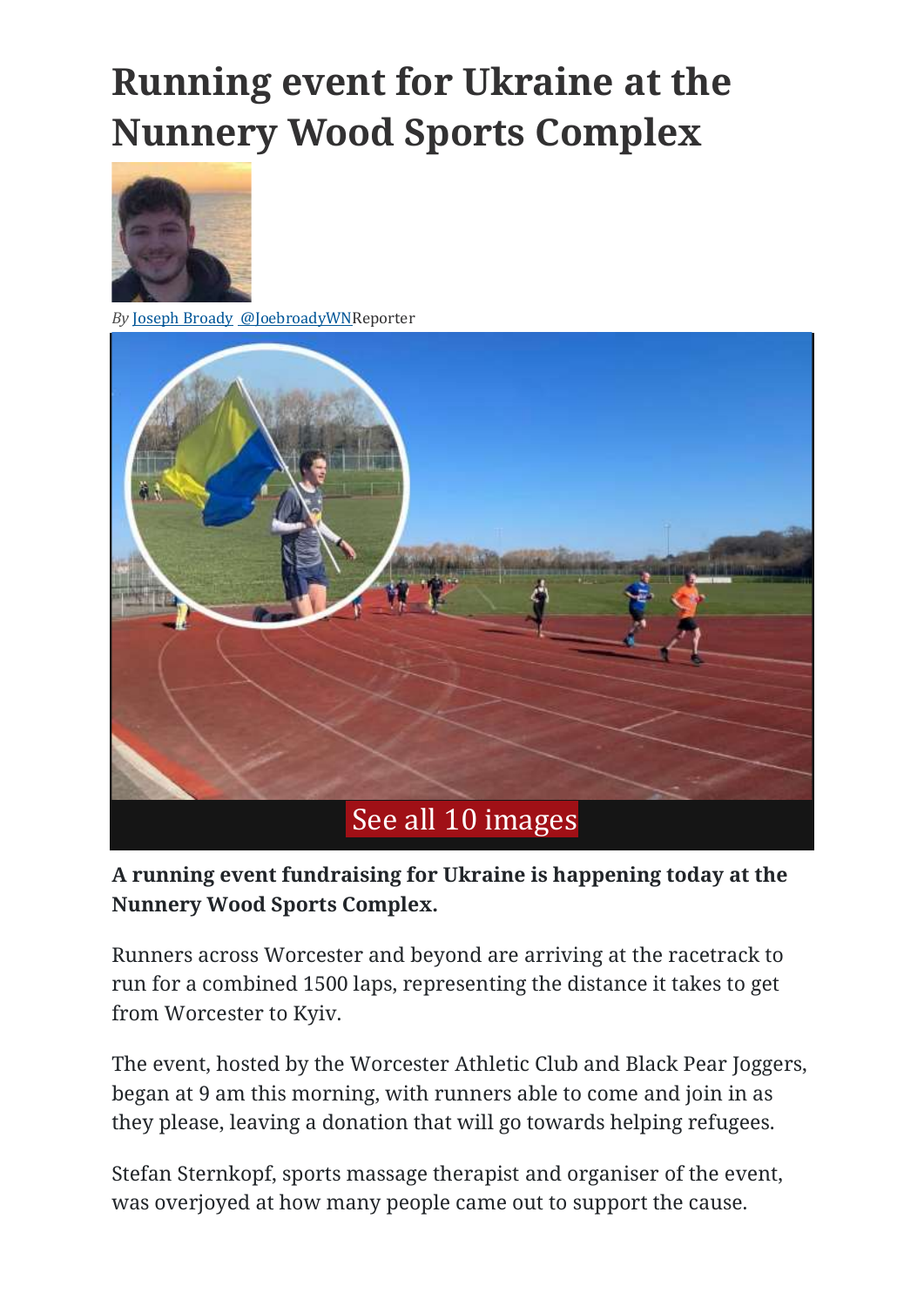

Stefan Sternkopf, organiser of the event.

He said: "About three weeks ago when all this started, I started thinking we need to do something practical to allow people the chance to get involved and stand in solidarity with the Ukrainian people.

"We came up with the idea that the distance between Worcester and Kyiv is 1500 miles so we wanted to between us run 1500 laps.

"It has been fantastic, the support I had from everyone is so encouraging, everyone feels so strongly about it.

"The situation is totally unjust, and on a day like this seeing everyone turn out in support is so important."

Ben Jones was one of the many athletes taking part in the run today and could be seen carrying a Ukrainian flag around the track as he ran.

He said: "We are out this morning doing as many laps as possible for an amazing reason.

"The event organised by Stefan is fantastic and it is for a great cause. Running around the track for one and a half hours is nowhere near as bad as what the Ukrainian people are going through."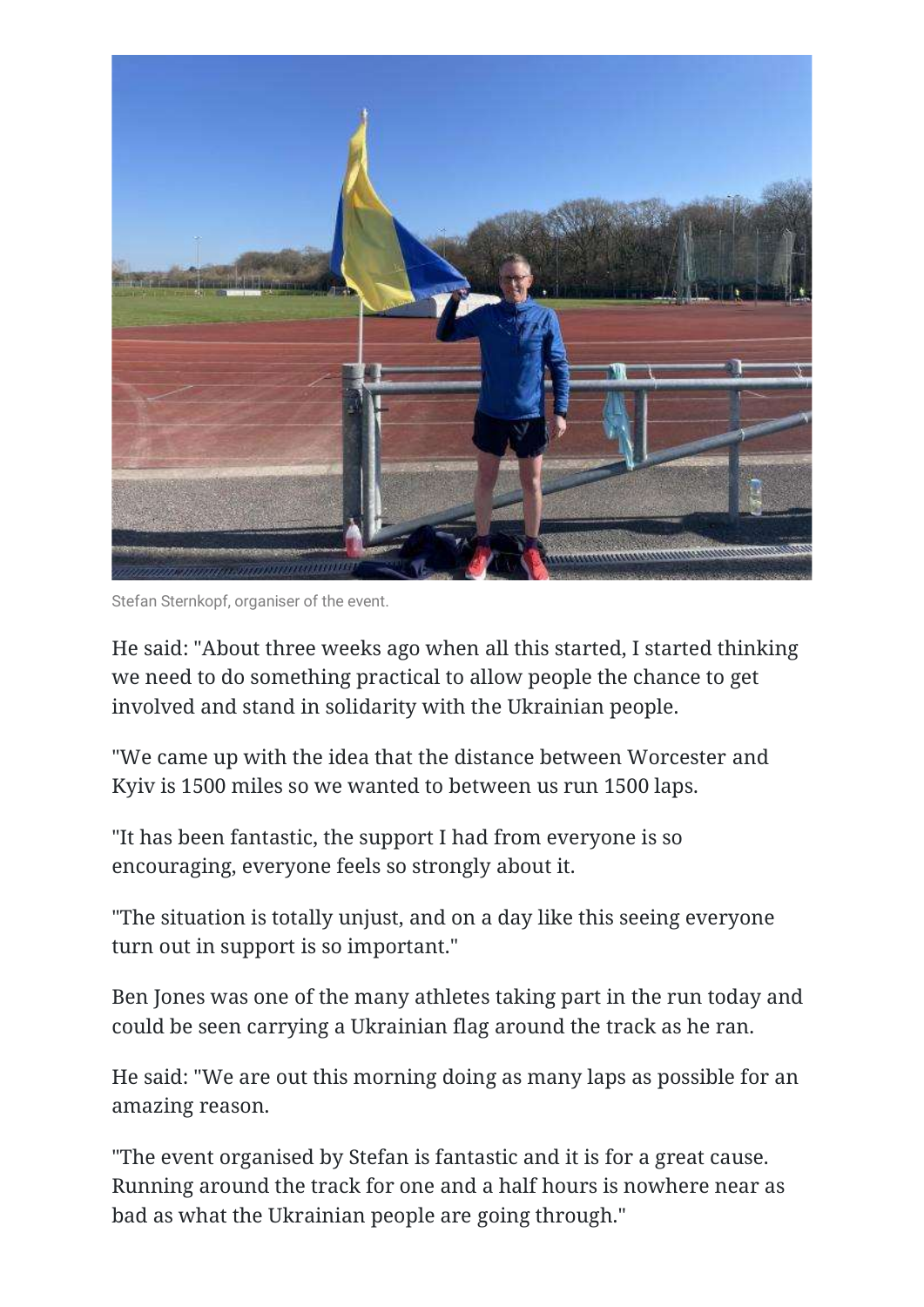

Ben Jones.

Running enthusiasts Katherine Smith and Ashley Brown also took part in the run today.

Katherine said: "We heard about this yesterday and we thought it would be a really good idea to come out and support the cause, give a bit of money and raise awareness as well.



Ashley Brown and Katherine Smith.